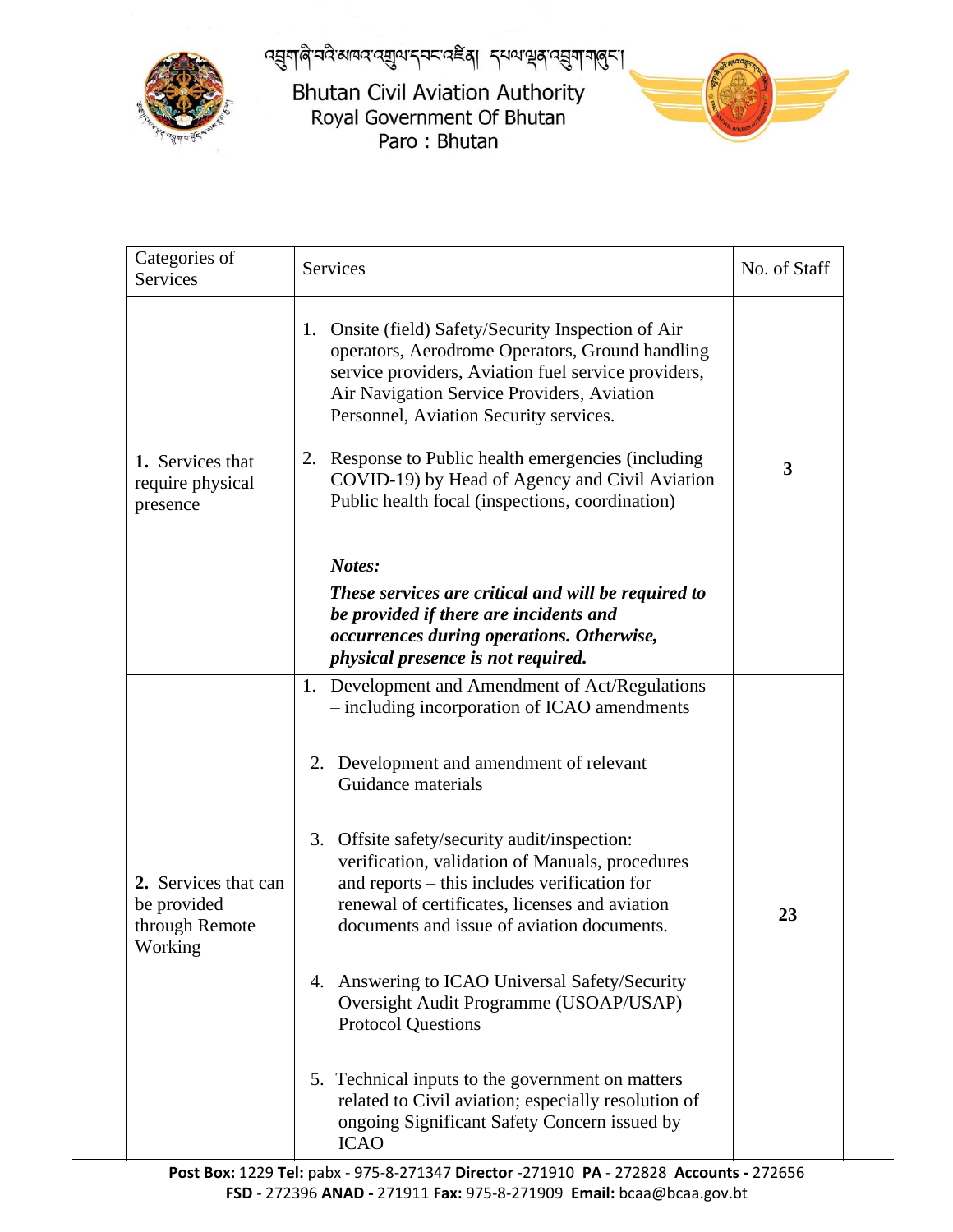

प्तुणाले नदे बागद द्युवा द्वन्द दहूब् । द्वया सूब द्युण गातुन्।

## **Bhutan Civil Aviation Authority** Royal Government Of Bhutan Paro: Bhutan



|                                                                               | 6. Technical inputs for Air Service Agreements                                                                                                                                                                                                 |    |  |  |
|-------------------------------------------------------------------------------|------------------------------------------------------------------------------------------------------------------------------------------------------------------------------------------------------------------------------------------------|----|--|--|
|                                                                               | 7. Coordination with International and Regional civil<br>aviation institutions/groups.                                                                                                                                                         |    |  |  |
|                                                                               | 8. Coordination with aviation stakeholders within the<br>state.                                                                                                                                                                                |    |  |  |
|                                                                               | 9. Financial services                                                                                                                                                                                                                          |    |  |  |
|                                                                               | 10. Issue of Drone permits                                                                                                                                                                                                                     |    |  |  |
|                                                                               | 11. ICT services                                                                                                                                                                                                                               |    |  |  |
|                                                                               | 12. Management of Technical Library                                                                                                                                                                                                            |    |  |  |
|                                                                               | 13. Issue of flight clearance (including chartered,<br>Foreign Search and Rescue aircraft, and<br>emergency relief flights)                                                                                                                    |    |  |  |
|                                                                               | Scheduled Safety/Security Audit of Air operators,<br>1.<br>Aerodrome Operators, Ground handling service<br>providers, Aviation fuel service providers, Air<br>Navigation Service Providers, Aviation Personnel,<br>Aviation Security services. |    |  |  |
| 3. Services that are<br>not so critical and<br>be suspended for<br>time being | Safety/Security related Meetings, Workshops and<br>2.<br>Seminars that are organized by BCAA for the<br>aviation stakeholders                                                                                                                  |    |  |  |
|                                                                               | Administrative support for undertaking core<br>3.<br>functions                                                                                                                                                                                 | 30 |  |  |
|                                                                               | Issue of Obstacle Clearances (OLS) for<br>4.<br>constructions within the vicinity of aerodromes                                                                                                                                                |    |  |  |
|                                                                               | Monitoring of the New BCAA office Construction<br>5.<br>site                                                                                                                                                                                   |    |  |  |